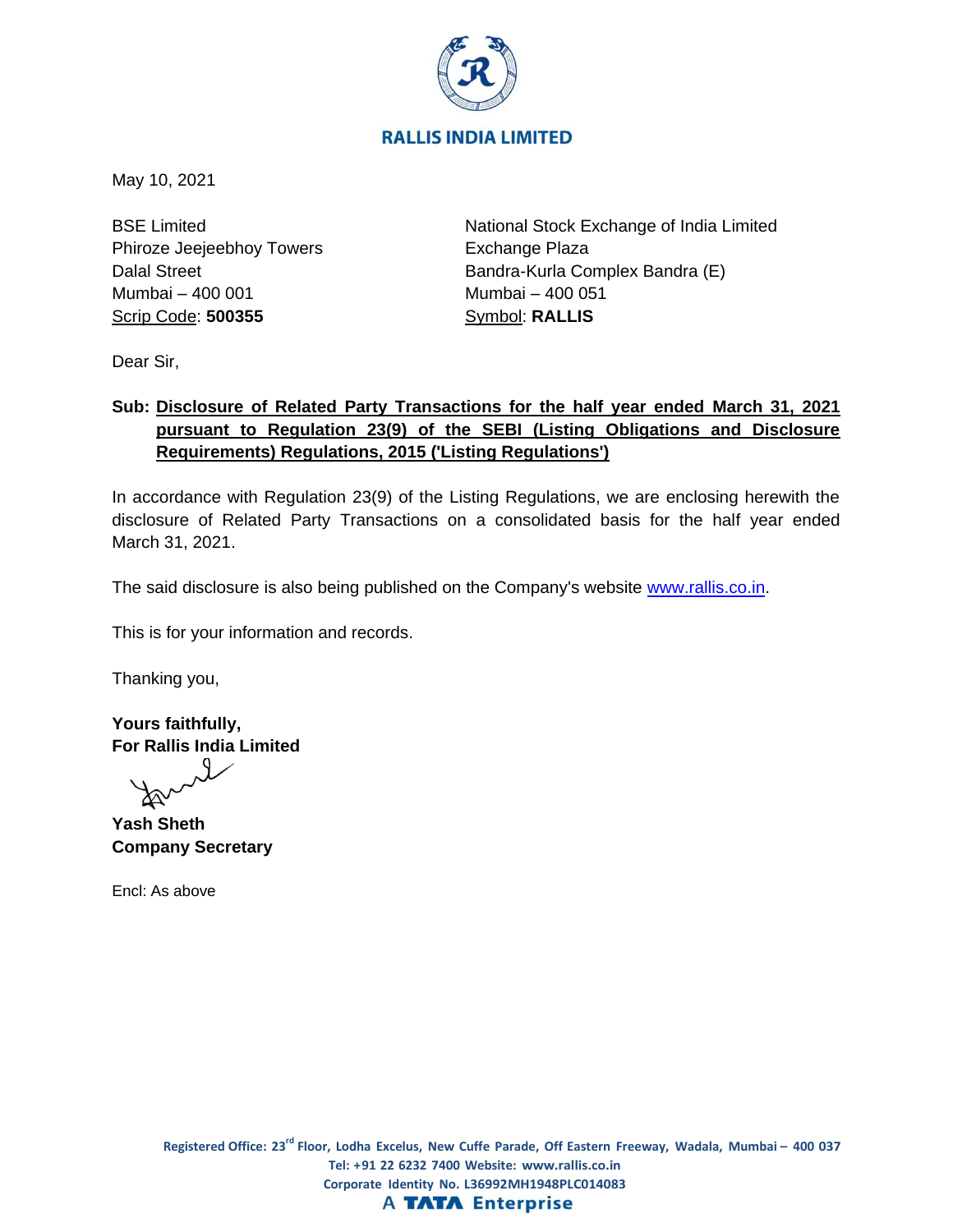## **Consolidated disclosure of related party transactions and balances for the half year ended 31 March, 2021**

#### **1. Other Related Parties**

Rallis India Limited Provident Fund Rallis India Limited Management Staff Gratuity Fund Rallis India Limited Senior Assistants Super Annuation Scheme Rallis Executive Staff Super Annuation Fund Rallis India Limited Non-Management Staff Gratuity Fund

## **2. Key Management Personnel**

Mr. Sanjiv Lal, Managing Director and CEO

### **3. Promoter Group**

Tata Sons Private Limited

Infiniti Retail Ltd. Tata AIG General Insurance Co. Ltd. Tata Consultancy Services Ltd. Tata Teleservices Ltd. Tata Strategic Management Group (Division of Tata Industries Limited) Ewart Investments Ltd

#### **List of subsidiaries of Tata Chemicals Limited**

Tata Chemicals International Pte Ltd

## **5. Trading transactions**

#### **6. Service transactions**

|                                               |                 | (in ₹ lakhs)              |
|-----------------------------------------------|-----------------|---------------------------|
| <b>Particulars</b>                            | Sales of goods  | <b>Purchases of goods</b> |
|                                               | Half year ended | Half year ended           |
|                                               | 31 March, 2021  | 31 March, 2021            |
|                                               |                 |                           |
| <b>Holding Company</b>                        |                 |                           |
| Tata Chemicals Ltd.                           |                 | 691.75                    |
|                                               |                 |                           |
| <b>Subsidiaries of Holding Company</b>        |                 |                           |
| Tata Chemicals International Pte Ltd          | 5,687.52        |                           |
|                                               |                 |                           |
| <b>Subsidiaries of Tata Sons Private Ltd.</b> |                 |                           |
| Infiniti Retail Ltd.                          | ۰.              | 0.01                      |
|                                               |                 |                           |

| <b>Particulars</b>                                                    | <b>Services rendered</b> | <b>Services received</b> |
|-----------------------------------------------------------------------|--------------------------|--------------------------|
|                                                                       | Half year ended          | Half year ended          |
|                                                                       | 31 March, 2021           | 31 March, 2021           |
|                                                                       |                          |                          |
| <b>Holding Company</b>                                                |                          |                          |
| Tata Chemicals Ltd.                                                   | $\blacksquare$           | 124.88                   |
| <b>Investor of Parent Company</b>                                     |                          |                          |
| Tata Sons Private Ltd.                                                |                          | 126.99                   |
| <b>Subsidiaries of Tata Sons Private Ltd.</b>                         |                          |                          |
| Tata AIG General Insurance Co. Ltd                                    | $\blacksquare$           | 22.25                    |
| Tata Consultancy Services Ltd.                                        | $\blacksquare$           | 87.50                    |
| <b>Tata Teleservices Limited</b>                                      |                          | 3.72                     |
| Tata Strategic Management Group (Division of Tata Industries Limited) |                          |                          |

Services were received at market price and any discount to reflect the relationship between the parties.

Rallis India Limited's principal related parties consist of its holding Company Tata Chemicals Limited and its subsidiaries, its own subsidiaries, affiliates and key managerial personnel. The Group's material related party transactions and outstanding balances are with related parties with whom the Group routinely enter into transactions in the ordinary course of business.

### **4. Other Related Parties-List of subsidiaries of Tata Sons Private Limited**